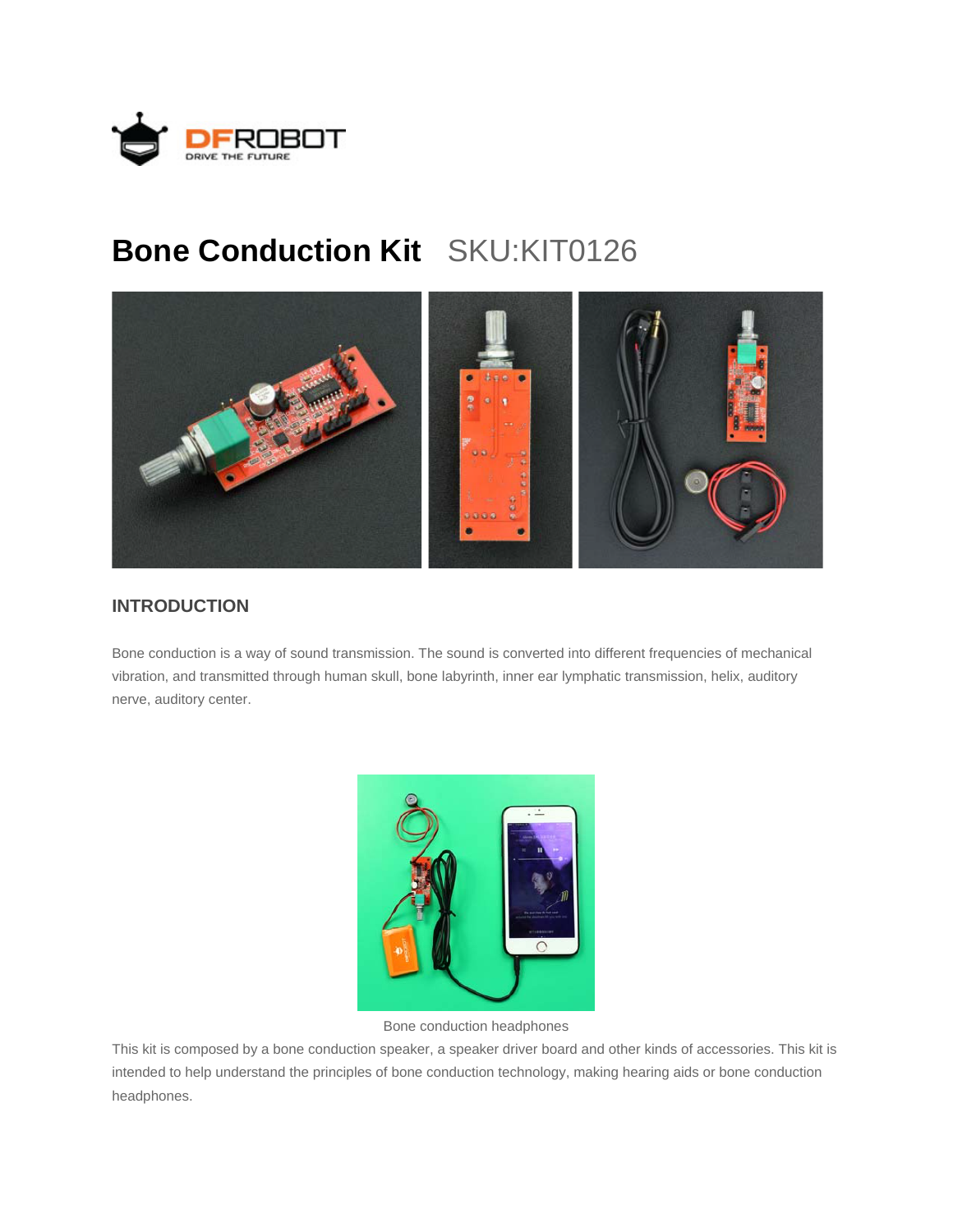The speaker driver board is designed based on MAX9814 microphone amplifier and PAM8406 amplifier, high sensitivity, suitable for 3.6v-4.2v lithium battery power supply. It comes with a potentiometer which has power switch function, easy to control.



| Components           | Description                                                          |
|----------------------|----------------------------------------------------------------------|
| <b>Volume Switch</b> |                                                                      |
| Power Input          | $3.0 - 5.5V$                                                         |
| <b>AGC Switch</b>    | Plugged: AGC OFF Unplugged: AGC ON                                   |
| Audio Input          | Audio Input                                                          |
| Audio Output         | Audio Output (L/R)                                                   |
| Gain                 | $GAIN = VDD$ , $Gain = 40dB$ ;                                       |
|                      | $GAIN = GND$ , $Gain = 50dB$ ;                                       |
|                      | $GAIN = Vacant$ , $Gain = 60dB$ .                                    |
| A/R                  | Activate/Release ratio, Control the AGC activate/release time ratio: |
|                      | $A/R = GND$ : Activate/Release ratio = 1:500                         |
|                      | $A/R = VDD$ : Activate/Release ratio = 1:2000                        |
|                      | $A/R =$ Vacant: Activate/Release ratio = 1:4000                      |